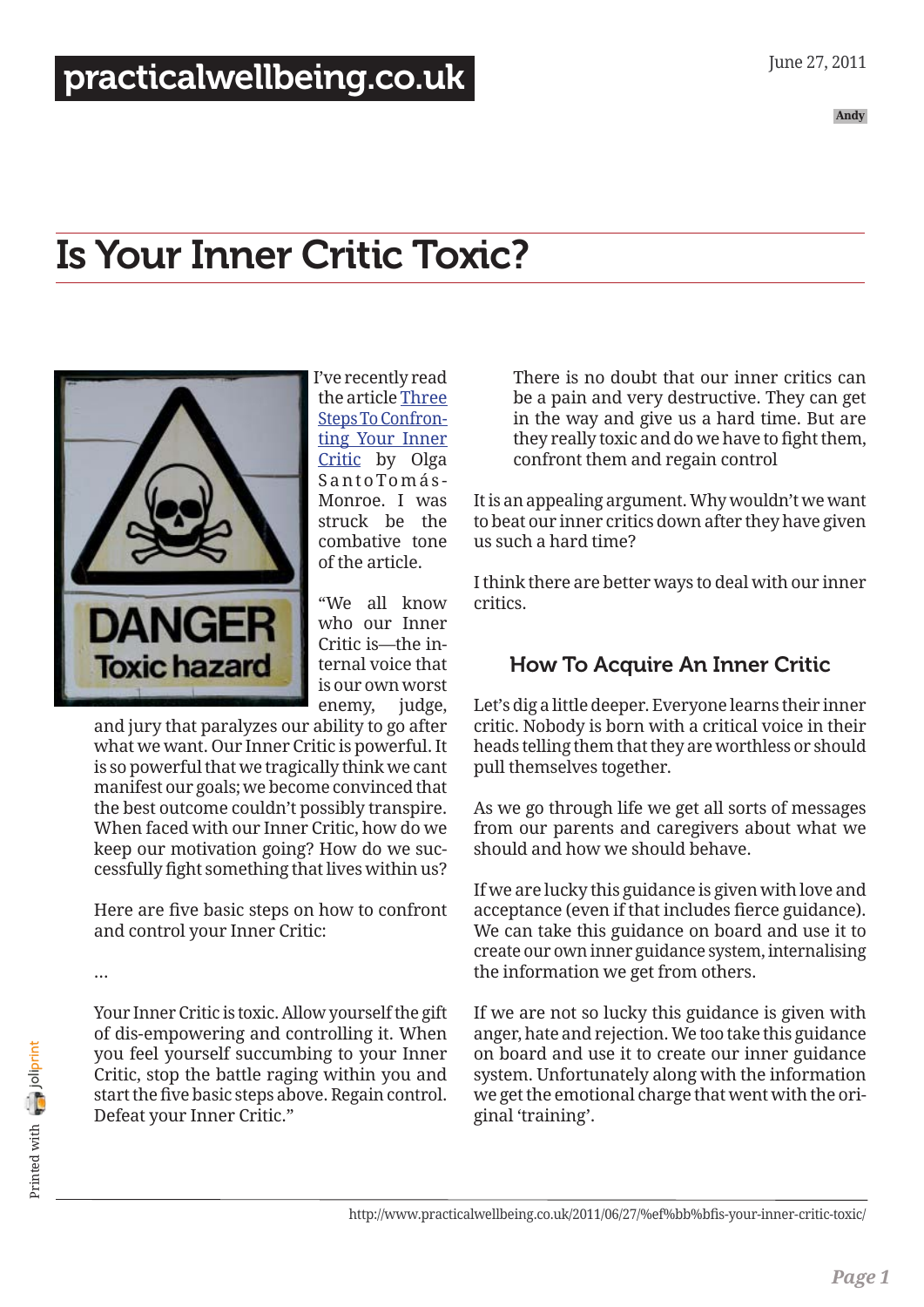#### Is Your Inner Critic Toxic?

We can't help ourselves in this. It's not our choice. We are evolved to model the behaviour and attitudes of our parents as the quickest way to absorb the necessary information to grow up and cope with a complex and dangerous world. If we get the training with love, we get the training and keep the love. If we get the training with hate, we get the training and keep the hate.

In my opinion it's the hate and judgement that is toxic, the training may have something useful for us.

### What Good Is An Inner Critic?

If we were to take out the poison from our inner critics I think we would see that the criticism we took on board had three broad categories of intention.

- 1. It was intended in some way to keep us safe
- 2. It was intended to motivate us to do better
- 3. It was intended to beat us down

Two out of three of those intentions are positive and the messages given might have been useful to us if they had been delivered in a better way. What we got was a good intention wrapped in poison and barbed wire. Now we are only aware of the wrapping because we are being scratched and poisoned and can't see the positive intention behind it. (Our parents or caregivers were responding to their own inner critics when delivering these messages)

The third broad category has no value for us at all and it is worth disposing of.

## The Feeling Of Criticism

All these inner critics have one thing in common – a strong emotional charge that keeps them fixed in place. This charge is apparent in the tone of inner critics voice and the sensations we get in our body when they are at work.

We can be so conditioned by the emotional tone of this criticism that we can be paralysed into believing what is being said is true. If you could take out the emotional charge then it would be easier to evaluate what we are being told and accept or reject the messages.

With the emotional energy dissipated it would be possible to retrain the critics with worthwhile intentions to do a better job of helping us and retire the inner critics who have no value for us.

#### Inner Peacemaking

As a therapist working with people who give themselves a hard time I have a process that I use based on Emotional Freedom Techniques (EFT) and Neuro Linguistic Programming (NLP) that follows these six steps.

- 1. Externalise the inner critic (much as Olga describes in her article)
- 2. Use EFT to dissipate the emotional charge of the inner critic – this can be very intense.
- 3. Explore the intention of that critical part.
- 4. If there is value in what the inner critic is attempting to do. Invite it to develop new and better ways of achieving those intentions. This is retraining the inner critic.
- 5. If there is no value in what the inner critic is trying to do. It's time to retire this bully – using EFT to dismantle that construct and send it on its way.
- 6. Re-integrate the useful parts of whatever is left back into the system.

At the end of this process you either have peace and quiet or an inner coach or mentor. Taking out the strong emotion allows many inner critics to transform themselves in to much gentler, supportive inner coaches.